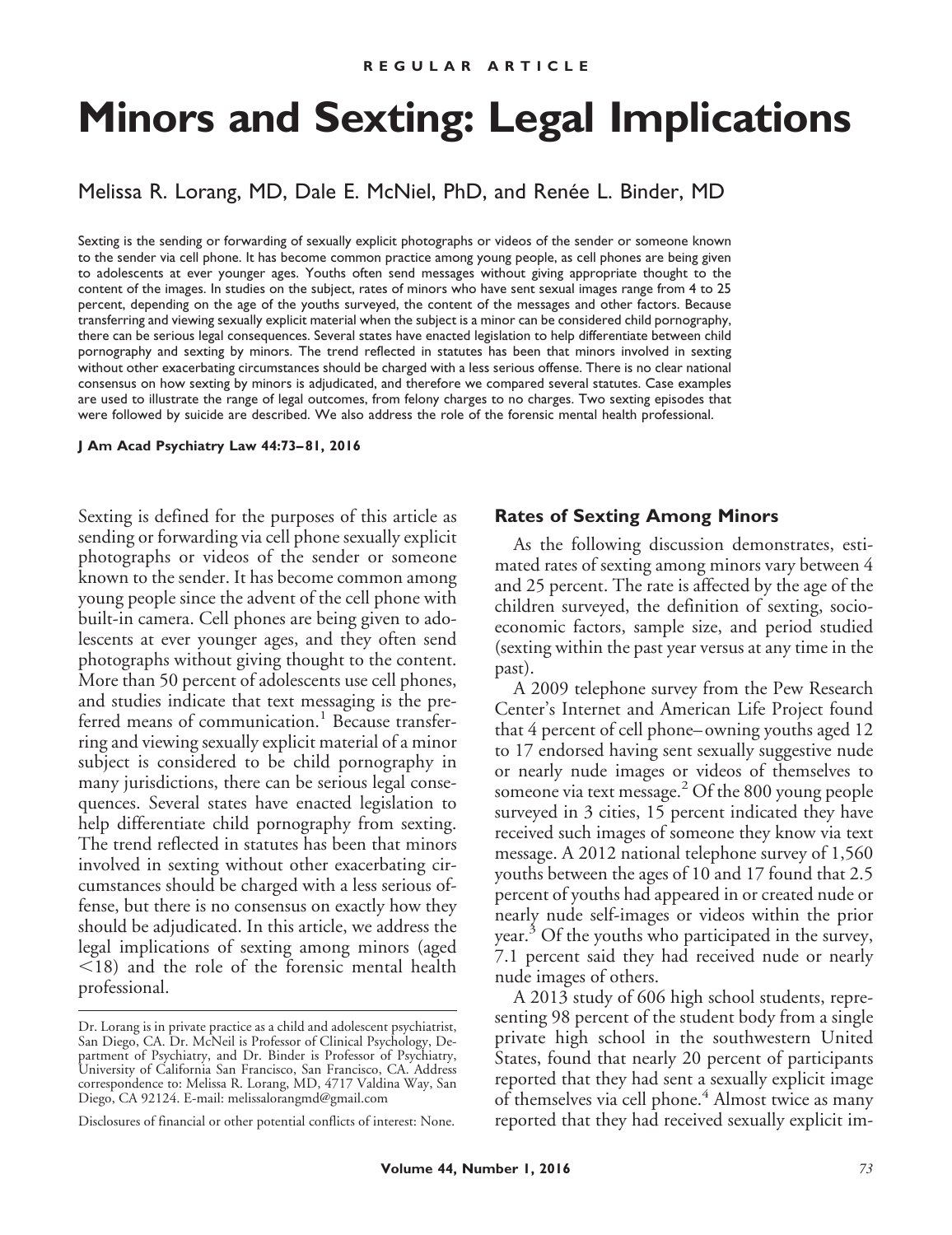ages via cell phone and, of these, more than 25 percent indicated that they had forwarded images to others.

A 2012 study of 1,839 youths age 14 to 17 indicated that 15 percent had engaged in sexting. $5$  Participants with the highest rates included older adolescents, African Americans, and lesbian, bisexual, gay or transgender (LBGT) adolescents. Forty-one percent of the sample had been sexually active (engaging in oral, anal, or vaginal sex). The participants in the study who sent sexually explicit messages and photographs were significantly more likely to have had sexual intercourse and were more likely to have had unprotected sex.

A January 2014 study evaluated the correlation between sexting and sexual behavior in seventh graders.<sup>6</sup> This study found that 22 percent of the 420 students had engaged in sexting. However, the study included sexually explicit written messages, as well as transmitted images. When images alone were examined, 5 percent of the sample endorsed sending sexual photographs via text message. The majority, 71 percent, were female. These 12- to 14-year-olds who had sent either type of message were at increased risk of engaging in sexual behavior. Students who had sent sexual images were more than twice as likely to have engaged in oral and vaginal sex than were those who had not sent such images.

A national telephone survey provided qualitative information that helps in understanding the phenomenon of sexting.<sup>2</sup> In this study, the teens who completed the survey described the pressure they feel to share sexually suggestive images because such images have become a form of "relationship currency," meaning that the images are shared as a form of sexual activity or as a way of starting or maintaining a relationship. The study reported that teens who are more frequent users of cell phones are more likely to receive sexually suggestive images. Finally, the study reported that sexting occurs most often in one of three scenarios: exchanges of images between two romantic partners, exchanges between partners that are then shared outside the relationship, and exchanges between people who are not yet in a relationship, but where one person hopes to be. $\sim$ 

# **Legal Implications**

A study published in January 2013 based on interviews of 378 state prosecutors who had worked on technology-facilitated crimes against children found that 62 percent had handled a sexting case involving juveniles.<sup>7</sup> Thirty-six percent of prosecutors in the sample reported that they had filed charges in these cases, and 21 percent had filed felony charges. Most had charged felony child pornography production, and 16 percent had sexting cases that resulted in sentencing to mandatory sex offender registration. In those cases in which charges were filed, 62 percent had juveniles charged with felonies related to sexting, of which 84 percent had been charged with felony child pornography production. Seventeen percent of the prosecutors reported that charges were brought even in cases where images did not show sexually explicit conduct or exhibition of genitals. Most prosecutors had sexting cases resolved by plea agreements or juvenile court. Half of them had cases sent to diversion, 26 percent had cases ending in dismissal of charges, and 4 percent had gone to criminal trial. To file charges, most prosecutors mentioned that they would need some type of additional offense, such as harassment, unruly behavior, or stalking, to file charges and that the relationship would have had to move beyond boyfriend-girlfriend.

When charges were filed in the juvenile sexting cases, they usually involved exacerbating circumstances.<sup>7</sup> Some common factors that led to charges being filed included malicious intent, bullying, coercion, or harassment or photographs taken by a boyfriend or girlfriend who then distributed them widely with the motive of harming the other person's reputation. Another situation where charges were brought involved a youth who sent images of herself to many people after there had already been an intervention. When the images were forwarded to someone without the victim's consent, it may also have led to charges. If there was a large age difference between the people involved, charges were brought. If the sexually explicit image was of a child under 12, felony charges were generally brought. Charges were pressed when the images were especially explicit, graphic, violent, or included gang rape.

Between 2009 and 2013, 42 states considered bills to address youth sexting. Not all bills were passed into law. As of July 2015, 20 states have passed laws related to sexting.<sup>8</sup> Four states (Hawaii, New York, Pennsylvania, and South Dakota) enacted legislation in 2012. In 2013, nine states introduced bills or resolutions, and at least three (Arkansas, Georgia, and West Virginia) enacted legislation.<sup>9-11,13,14,16-18</sup> In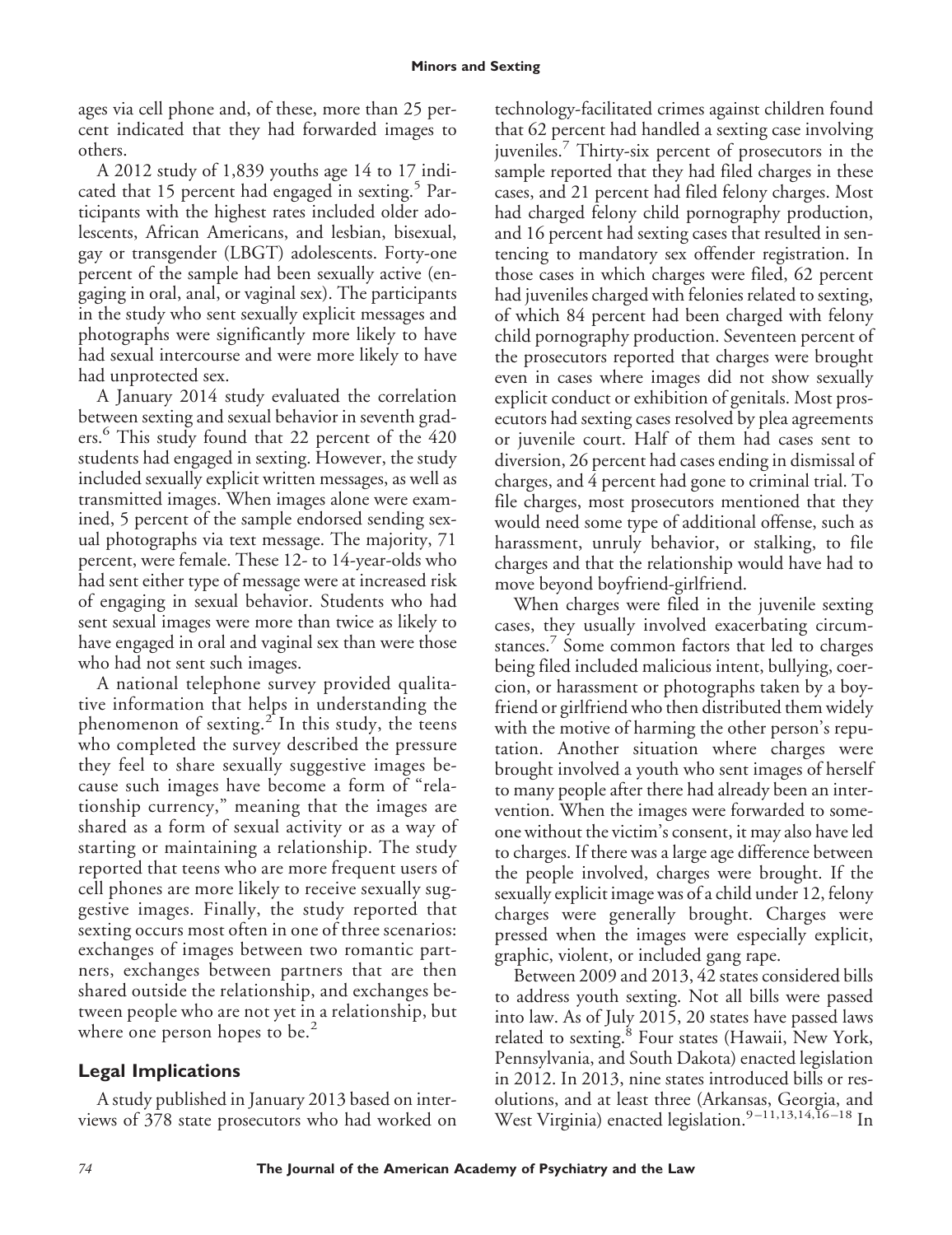#### **Lorang, McNiel, and Binder**

| State                       | Year Enacted | Content of Statutes                                                                                                                                                                                                                                                                                                                                                                |
|-----------------------------|--------------|------------------------------------------------------------------------------------------------------------------------------------------------------------------------------------------------------------------------------------------------------------------------------------------------------------------------------------------------------------------------------------|
| Arkansas <sup>9</sup>       | 2013         | Establishes an affirmative defense if the visual depiction was not solicited, was not distributed, and was<br>deleted. Also establishes an affirmative defense if a minor creates a self-image and does not<br>distribute it. Establishes possession of the material by a minor as a Class A misdemeanor punishable<br>by 8 hours of community service if it is the first offense. |
| Georgia <sup>10</sup>       | 2013         | Establishes sexting as a misdemeanor for both minors if they are at least 14 but less than 18 years old,<br>and if the sexually explicit photograph was willingly created and sent or received. This statute<br>applies only if the purpose of distributing the image was not to harass, intimidate, or embarrass the<br>minor depicted or for any commercial purpose.             |
| West Virginia <sup>11</sup> | 2013         | Establishes sexting as a delinquent offense and establishes a diversion program that can be used as a<br>informal resolution in lieu of charges being filed or as a requirement before adjudication. Allows the<br>court discretion as to whether to require sex offender registration.                                                                                            |
| Hawaii <sup>12</sup>        | 2012         | Continues to prohibit creation, transmission, or possession of a sexual image of a minor. Establishes an<br>affirmative defense if efforts were made to destroy a sexual image after it was received.                                                                                                                                                                              |
| New York $13$               | 2012         | Allows consideration of dismissal of charges if an educational reform program is completed.                                                                                                                                                                                                                                                                                        |
| New Jersey <sup>14</sup>    | 2011         | Creates diversion program for juveniles who are criminally charged with sexting.                                                                                                                                                                                                                                                                                                   |
| Rhode Island <sup>15</sup>  | 2011         | Prohibits sexting by minors and provides that any violation of this act is deemed to be a status offense<br>and shall be referred to the family court.                                                                                                                                                                                                                             |
| Texas <sup>16</sup>         | 2011         | Creates educational programs concerning the prevention and awareness of sexting.                                                                                                                                                                                                                                                                                                   |
| Arizona <sup>17</sup>       | 2010         | Establishes sexting as a Class 2 misdemeanor.                                                                                                                                                                                                                                                                                                                                      |
| Illinois $18$               | 2010         | Orders minors involved in sexting to obtain counseling or other supportive services and to perform<br>community service.                                                                                                                                                                                                                                                           |

most states, the legislation seeks to differentiate between sexting among minors and child pornography. The content of the current statutes demonstrates that there is no legal consensus. Some states focus on the age of the person in the image or the age of the person possessing the image, others focus on details surrounding the dissemination of the sexting messages, and still others focus on educational programs or other ways to avoid adjudication. Table 1 contains examples illustrating the variability in the contents of legislation related to sexting and minors that different states have enacted in recent years.

Many statutes specify sexting as a misdemeanor, create educational or diversion programs, or institute civil fines as punishment.<sup>8</sup> Some statutes involve eliminating mandatory minimum sentencing for persons less than 18 years of age and authorize orders relieving a person of the obligation to report as a sex offender. Legislation proposed in Indiana sought to treat those under age 22 more leniently if the images are maintained only on a cellular telephone or social media website as opposed to postings on other locations on the internet.<sup>19</sup> This legislation died in committee.

Georgia made it a misdemeanor for someone at least 14 years old to send a sexually explicit photograph to someone 18 years old or younger, if the purpose of distributing it was not for harassing, intimidating, or embarrassing the minor depicted, or for any commercial purpose.<sup>20</sup> With this statute,

Georgia reduced the charges and punishment for minors involved in sexting. Before this change, minors could be convicted of felony sexual exploitation of children. This conviction would come with a sentence of 5 to 20 years' imprisonment and fines up \$100,000.

South Dakota enacted legislation in 2012, establishing the definition of sexting and declaring it a misdemeanor:

No minor may intentionally create, produce, distribute, present, transmit, post, exchange, disseminate, or possess, through any computer or digital media, any photograph or digitized image or any visual depiction of a minor in any condition of nudity, or involved in any prohibited sexual act. Any violation of this section constitutes the offense of juvenile sexting, which is a Class 1 misdemeanor [Ref. 21].

South Dakota also specified that it would be an affirmative defense if the minor had not solicited the visual depiction and does not "subsequently distribute, present, transmit, post, print, disseminate, or exchange the visual depiction, and that the minor deletes or destroys the visual depiction upon receipt." Creating an image of oneself without ever distributing the image was also established as an affirmative defense.

There has been such variability in the handling and prosecuting of minors involved in sexting that it led one scholar writing for the *Harvard Review of Psychiatry* to suggest referring to the transfer of sexually explicit photographs via electronic device as "youth-produced sexual images" instead of sexting. $^{22}$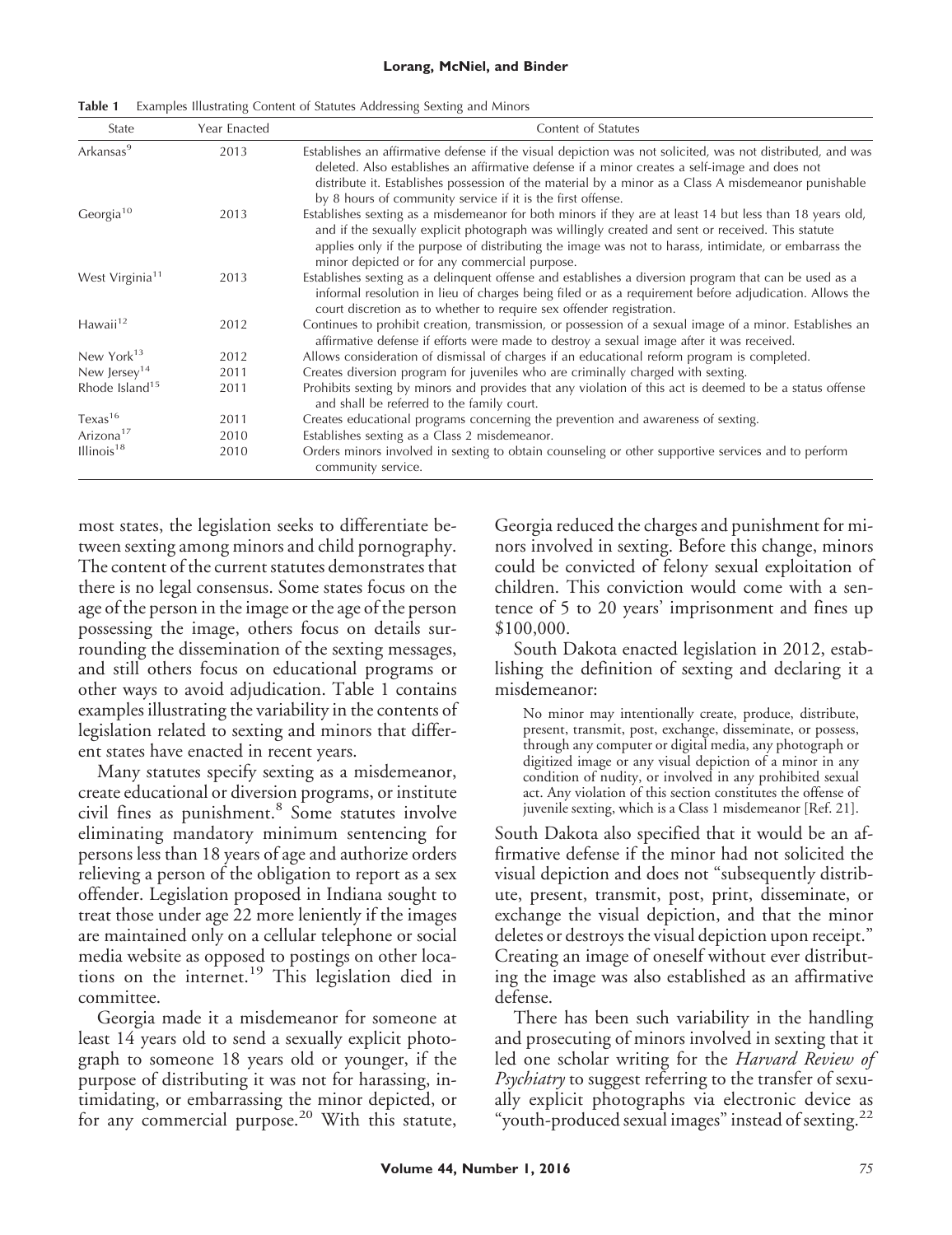The author noted that because advancements in technology are outpacing the law, a multidisciplinary approach including social and educational as opposed to legal responses might be more appropriate. She also emphasized the role of child psychologists and psychiatrists in educating teenagers and their families. Another author, writing for *The Journal of Contemporary Health Law and Policy*, proposed using parents and schools in addition to the legal system in attempts to deter and punish juveniles engaged in sexting.<sup>23</sup> This author advocated for schools to provide education on the risks of sexting to all students and to enforce zero-tolerance policies for students engaged in sexting. The suggested approach would also allow for schools to conduct investigations, with punishments ranging from behavioral interventions to expulsion.

## **Case Identification and Examples**

A search on February 15, 2014, using the Lexis-Nexis legal research engine Lexis Advance, with the search term "sexting" returned 63 results. A search on June 15, 2014 returned 75 results. This search engine provides content from primary law, legal news sources, treatises, jury verdicts, briefs, pleadings, motions, and expert witness transcripts and depositions. The number of results most likely demonstrates the relatively low number of cases involving sexting that have reached the appeals level. It is also possible that there are cases involving this subject matter that did not use the word sexting and would not have been included in the search results. The number of cases to reach appeal has been growing rapidly, likely reflective of the increasing number of cases being prosecuted in this area. The first 2 cases were from 2009. Eight cases were from 2010, 10 from 2011, 22 from 2012, and 20 from 2013. Between December 1, 2013, and February 15, 2014, 5 cases were added to Lexis Advance, and between February 15 and June 15, 2014, another 12 cases were added.

The results on Lexis Advance include some cases that have various opinions or appeals related to the same case. There were several cases where the focus was not on sexting, but the term sexting was used in the opinion. Approximately 20 cases involved sexting between an adult and a minor. Most of the cases did not fit the criteria of being exclusively between minors. This analysis focuses on the cases involving only juveniles. A comparison is made with 2 cases involving 18-year-old defendants.

In some cases, juvenile defendants and their attorneys attempted to have charges dismissed because state statutes are unconstitutionally vague when applied to sexting or when applied to juveniles. A case in Pennsylvania decided on October 19, 2012, illustrates this approach. $24$  The minor was charged with sexual abuse of children (two counts), criminal use of a communication facility, and dissemination of explicit sexual material via electronic communication. The minor (and an unknown number of other people) received a text message with recordings of the consensual sexual acts of two other minors, aged 16 and 17, and further disseminated the recording. The trial court dismissed the charges related to sexual abuse of children because the child pornography statutes when applied to teenage sexting failed to "provide a teenager of ordinary intelligence fair notice of what is prohibited." The appeals court dismissed the charges because of the vagueness of the penal codes as applied to the defendant.

The court reasoned that a teenager of ordinary intelligence would understand that the possession of child pornography is illegal. Teenagers would understand that laws were enacted to protect children, prevent abuse and exploitation, and stop the production and supply of child pornography. Writing for the court, Judge Steinberg noted:

Those same teenagers, unless prosecuted, would be clueless that their conduct falls within the parameters of the Sexual Abuse of Children statute. Not only is sexting prevalent in their world, but it is doubtful they would connect sexting with the sexual exploitation of children [Ref. 24].

The court further reasoned:

Pursuing child pornography charges against teenagers encourages arbitrary and erratic arrests and convictions, which is one of the concerns addressed by the void for vagueness doctrine. . . . The sexual abuse of a child is a most serious crime and an act repugnant to the moral instincts of a decent people. However, placing sexting on the same crime scale as child pornography is an overreaction by law enforcement.... Teenagers who engage in sexting should not face the same legal and moral condemnation [Ref. 24].

By contrast, an appeals court in Ohio in 2012 denied the claim that statutes are vague and charges should be dropped. $25$  A 13-year-old female juvenile defendant sent nude self-images to a juvenile male. The court of appeals held that the court did not err in overruling defendant's motion to dismiss. They stated that, as applied to juveniles, the statute was not unconstitutionally vague. The court believed that the statute provided clear guidelines on the type of activity that is against the law. The statute did not make a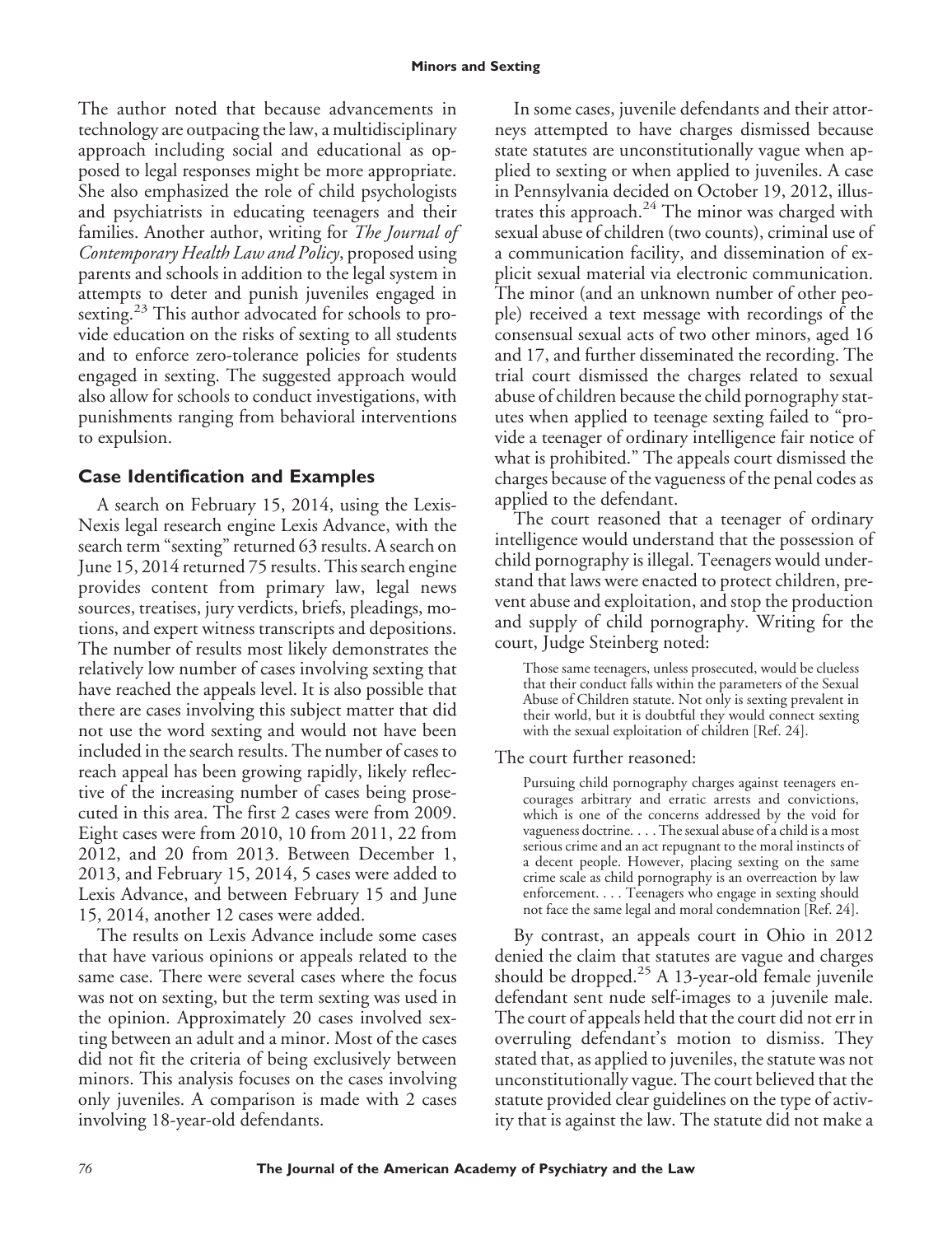distinction between adult offenders and juvenile offenders. The statute held offenders strictly liable for their actions, regardless of age. It did not distinguish between consensual and nonconsensual sexting. The defendant filed a motion to dismiss, which was denied. The defendant then entered a no-contest plea. She was sentenced to 30 days in detention, but the sentence was suspended. She was ordered to complete 16 hours of community service, to attend an educational program on sexting, and to write an essay. She was also banned from using a cellular telephone for six months.

Other related cases have made the news in recent years, and those that receive the most press are often the most tragic. One such case involved Jessica Logan, a high school senior in Ohio, who sent a nude self-image to her boyfriend.<sup>26</sup> After they broke up, he sent the photograph to other teens from Miss Logan's school, and the photograph was then sent to students from her school and another local high school. Miss Logan was then harassed at school, by being called names by a group of younger female students. In May 2008, she went to school counselors and her school resource officer, a City of Montgomery Police Officer, to ask for help. The officer asked the girls who were distributing her photograph to delete it from their phones. No legal charges were brought. Miss Logan recounted her story on the local NBC television affiliate in Cincinnati to help educate other teens about the risks of sexting. Despite the fact she appeared in shadow with her voice disguised, the bullying and name-calling at her school worsened. In July 2008, Miss Logan killed herself.

Although no criminal charges were brought in this case, Miss Logan's parents brought civil suits against the school, the resource officer, the ex-boyfriend, and the students involved in disseminating the nude photo. The teenagers involved in the case have settled with Miss Logan's parents out of court. The school resource officer was granted summary judgment, and the case was dismissed because of qualified immunity.<sup>27</sup> The school also requested a motion for summary judgment. The Court for the Southern District of Ohio, Western Division, ruled that the school was entitled to immunity on the claim of negligent infliction of emotional distress but allowed the case to proceed against the school based on violations of Title IX of the Education Amendments of 1972 and  $$1983.<sup>28</sup>$ 

Another example in which the media reported a case of sexting followed by suicide involved Hope Witsell, a 13-year-old from Florida.<sup>29</sup> During the spring of 2009 when she was in seventh grade, Miss Witsell text messaged a photograph of her breasts to her boyfriend. Another young girl obtained the image and sent it to students in six other schools. Miss Witsell became the target of bullying in her middle school, and other students created a website called the "Hope Hater Page." Even after the summer break, the bullying continued. On September 12, 2009, Miss Witsell hanged herself in her bedroom. After her death, her family learned that she had seen the school social worker, who was concerned Miss Witsell might try to harm herself, and had Miss Witsell sign a "no harm contract." No one from the school contacted her family to express concern about Miss Witsell's safety. Even after Miss Witsell's death, the bullying and insults continued on her Facebook and MySpace pages. No legal charges were brought against the students involved in disseminating the photograph or in the bullying that preceded Miss Witsell's suicide. Her parents tried unsuccessfully to file a wrongful death lawsuit against the school board; the charges were dismissed.

Some sexting cases have led to the bringing of felony charges against middle school students. In 2010, two 14-year-old eighth graders in Olympia, Washington, were flirting by text message when the girl took a naked self-image and texted it to the boy.<sup>30</sup> A few weeks later, a former friend of the girl convinced the boy to send her the photo. The girl forwarded it to everyone in her contact list. Another student, a 13-year-old girl, forwarded the image to all of her contacts as well. The photograph was sent to students in four surrounding school districts.

Angry and concerned parents alerted school officials, the police became involved, and after a thorough investigation, the girl was considered the victim of the scandal. The boy and the two girls who had initially forwarded the image were formally charged with dissemination of child pornography, a Class C felony.<sup>30</sup> If the three students had been convicted of dissemination of child pornography, they could have been sentenced to 36 weeks in a juvenile detention center and would be registered as sex offenders. Lawyers for the three teenagers reached an agreement in which the charges were reduced from a child pornography felony to a misdemeanor of telephone harassment.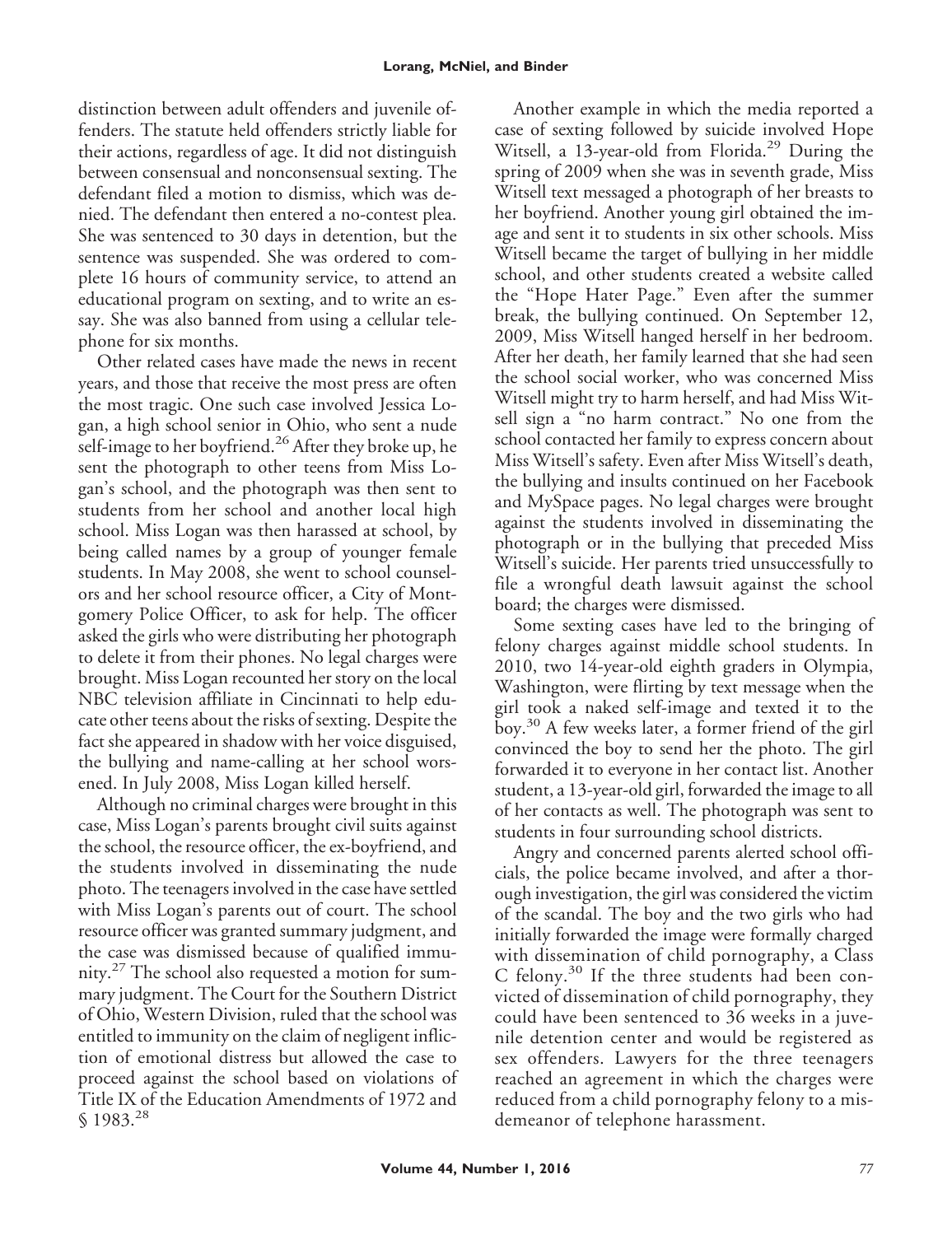A review of available cases on Lexis Advance and stories published by news agencies concerning cases of minors sexting other minors identified no cases where a person under the age of 18 was required to register as a sex offender, unless that person was also convicted of other charges such as rape or sexual assault. Results of the survey of state prosecutors who handled juvenile sexting cases reported that 16 percent had handled a case that ended in juvenile sex offender registration.<sup>7</sup> This outcome suggests there are examples of juvenile sex offender registration in sexting cases that were not publicized and never reached the appeals level or that the cases also involved rape or sexual assault, which was not clarified in the survey of prosecutors. There are several cases where felony charges were initially filed and could have lead to sex offender registration but the charges were dismissed or reduced during the course of legal proceedings.<sup>24,30</sup>

There were numerous cases where teenagers over the age of 18 were required to register as sex offenders for sexting photographs of or to a minor. These young adults were often sentenced to sex offender registration for 20 or 30 years, in addition to other penalties. In Iowa, an 18-year-old was convicted of knowingly disseminating obscene material to a minor.<sup>31</sup> This young adult texted a photograph of his face and another of his genitals to a 14-year-old female friend. He received a \$250 fine and a sentence of one year's probation and was required to register as a sex offender. In another case, an 18-year-old forwarded nude images of his 16-year-old girlfriend to more than 70 people in the context of a fight with her. He pleaded no contest and was ordered to register as a sex offender in Florida until age 43 and to attend sex offender treatment classes. The media reported that, as a result, he was expelled from college, could not find employment, and could not live with his father because the house is too close to a high school. $32$ 

Some teens may believe that they have circumvented the possible legal consequences of sexting by using applications on their phones designed to delete the photographs within seconds after being sent. Snapchat is probably the best known and most widely used application for this purpose. An image or text message can be created and sent quickly, with the user being able to choose how quickly the image is deleted, between 3 and 10 seconds after being viewed. The problem is that the images are not completely gone from the cell phone. Tech-savvy users can retrieve the images by using software programs, and there are now other cell phone applications designed to save the images and messages sent using Snapchat.<sup>33</sup> Some teens have been caught using a cellphone to photograph another cellphone screen or to take a screenshot of the image as it was being viewed. The image is captured and saved without being deleted and then can be forwarded to others, without the knowledge of the creator of the image. Ten boys in Quebec, aged 13 to 15 years, are facing child pornography charges for trading explicit images of young girls whom they convinced to send them photographs via Snapchat.<sup>34</sup>

# **Role of the Forensic Mental Health Professional**

Many states agree that there is or should be a difference between statutes enacted to prosecute individuals for the creation and dissemination of child pornography and statutes used to punish or deter minors from sending sexually explicit photographs to other minors. The consensus has been that minors involved in sexting without other exacerbating circumstances should be charged with a less serious offense. There is no national consensus on exactly how the laws should be different or how sexting among minors should be prosecuted. Given that statutes vary by state and some states have not passed legislation to differentiate between sexting and child pornography, it is imperative that forensic psychiatrists become familiar with applicable statutes in their state or anywhere they may be involved in such cases. Training in child and adolescent psychiatry or psychology can be very helpful when evaluating these cases, because a complete evaluation and testimony would be related to child development. A forensic examiner may become involved in a criminal or a civil case of sexting between or among minors.

## *Criminal Cases*

In a criminal case, the primary role of the forensic psychiatrist would be to evaluate the minors who are prosecuted. Such an assessment could include a juvenile who created a sexually explicit message, who sent a message, or who further distributed the image contained in a message. The prosecution or the defense may hire the forensic evaluator to perform a complete evaluation or to consult on the case when given the facts. The goal of the evaluator is to estab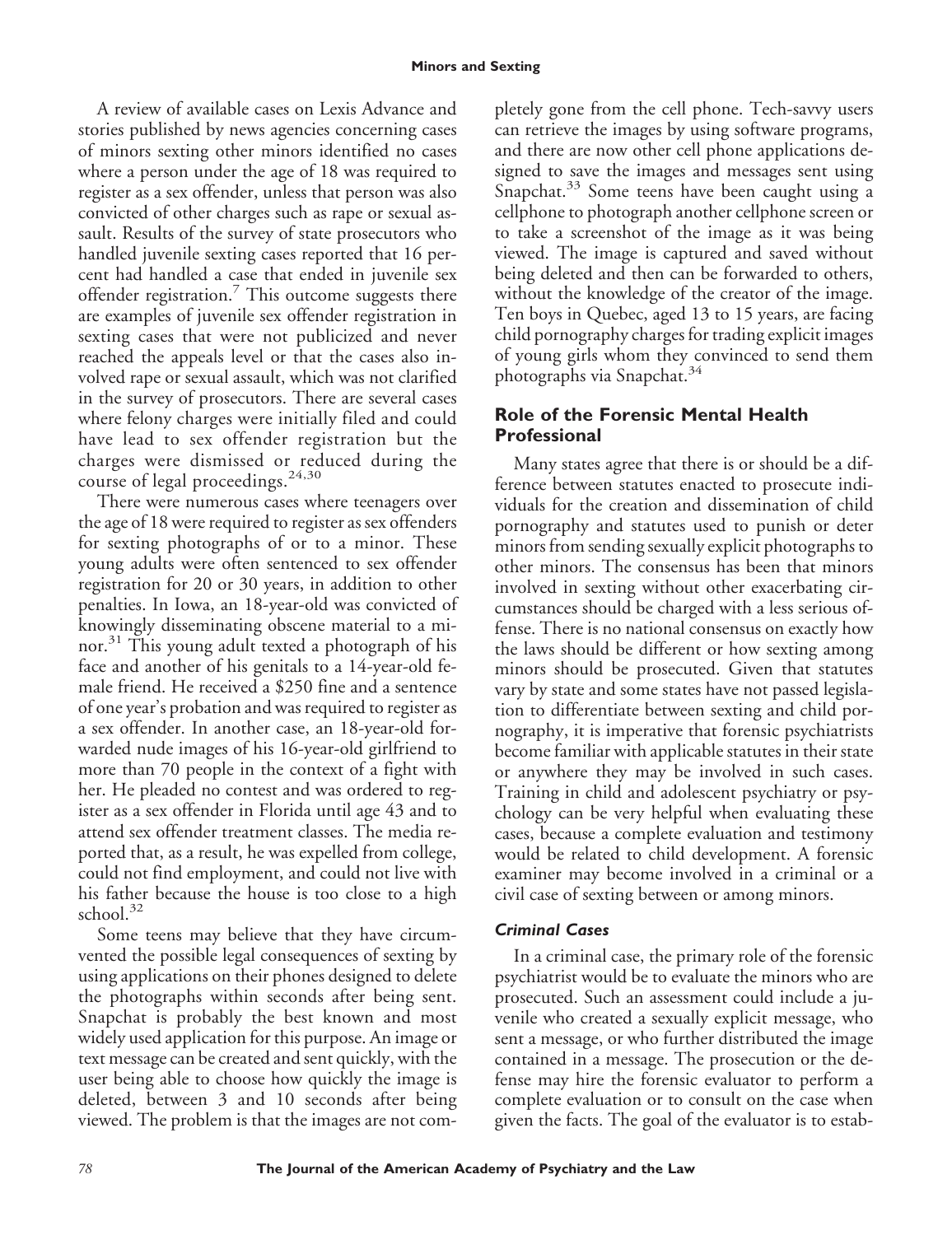lish the mindset of the accused at the time the message was created, sent, or forwarded. Did the minor understand that the act was a crime? What is the minor's level of developmental maturity? Are there mitigating circumstances that may warrant reducing the charges or the sentence? Was the minor pressured to create the image; if so, by whom? Was the message forwarded with malice aforethought? What is the risk of reoffending? These are some of the questions that may be asked by the retaining party.

Establishing a clear understanding of the individuals involved and their relationship to one another is paramount. The forensic evaluator should understand who created the image and to whom it was initially sent. If a minor created the image and sent it, was it sent to one person or to many? Has the minor engaged in sexting before? What is the relationship among the people sending and receiving the image, and, when it was forwarded, was the same type of relationship in place? When the image was further disseminated, was there intent to harm or bully the person in the image? Did someone else take the phone against the minor's will and send the image? How many people was the image forwarded to and did those receiving it forward it further, delete it, or inform a person of authority? The forensic evaluator must be aware of which statute applies in the case and which of these aspects of a case should be considered when forming an opinion for the court and providing recommendations to the retaining attorney.

When conducting a forensic evaluation of a juvenile who has been charged with a crime relating to sexting, a psychosexual evaluation is a necessary element of the interview process. The juvenile must be informed about the limits of confidentiality in a nonadversarial, nonjudgmental tone, to facilitate disclosure and engagement. As in any forensic evaluation, to enhance the reliability and comprehensiveness of psychosexual evaluations, multiple sources of data must be taken into account.<sup>35</sup> Police reports, victim statements, prior treatment records, school records, interviews with parents and current and prior romantic partners, when available, can help ensure the accuracy of the information. A thorough sexual history includes sexual development, behaviors, attitudes, fantasies, and adjustment. When appropriate, the evaluator may consider using empirically validated actuarial tools that may be used to estimate risk of recidivism (e.g., Estimate of Risk of Adolescent Sexual Offense Recidivism (ERASOR**)** 36; Juvenile Sexual Offense Recidivism Risk Assessment

Tool-II (J-SORRAT-II)<sup>37</sup>; or Juvenile Sex Offender Assessment Protocol-II (J-SOAP-II)<sup>38</sup>). These tools would be especially important if sex offender registration were being considered.

During the evaluation, questions specific to the charged offense should include chronicity, the targets of the offenses, the individual's and victim's account of the offense, potential motivators, and any previously undetected sexually abusive behaviors.<sup>35</sup> History of mental illness or symptoms of mental illness at the time of the offense must be taken into consideration. A manic episode, hypomania, or intoxication could be reasons for disinhibition. Any history of sexual victimization of the accused would have to be explored and, if present, may represent a mitigating factor or influence the forensic evaluator to suggest treatment and diversion as opposed to punishment exclusively. An intellectual disability or autism spectrum diagnosis may limit the accused's ability to understand appropriate sexual interaction and should be considered. Previously identified risk factors including deviant sexual interests, antisocial values, and behaviors, pro-offending attitudes, and impulsivity are also important to elucidate. An assessment of the juvenile's parents or caregivers should be part of the evaluation, including any parental risk factors (substance abuse, domestic violence, unaddressed mental health needs, and criminal justice involvement). The level of structure and supervision within the home and the parents' willingness and ability to support intervention efforts must be assessed to establish the most effective recommendations.

## *Civil Cases*

Civil litigation also may be initiated in cases of sexting among minors. The evaluation in a civil case would most likely be of a minor who is the victim/ subject of sexually explicit material distributed by others. Cases of sexual images and videos being disseminated have been reported to lead to pain and suffering and even suicide, as suggested by media reports covering the deaths of Hope Witsell<sup>27</sup> and Jessica Logan.<sup>24</sup> The focus of an evaluation would be to establish the level of emotional distress caused to the subject of the image by the distribution of the sexually explicit message. An in-depth review of the plaintiff's developmental, family, social, and educational histories is necessary. The evaluator also must consider other possible causes of emotional distress,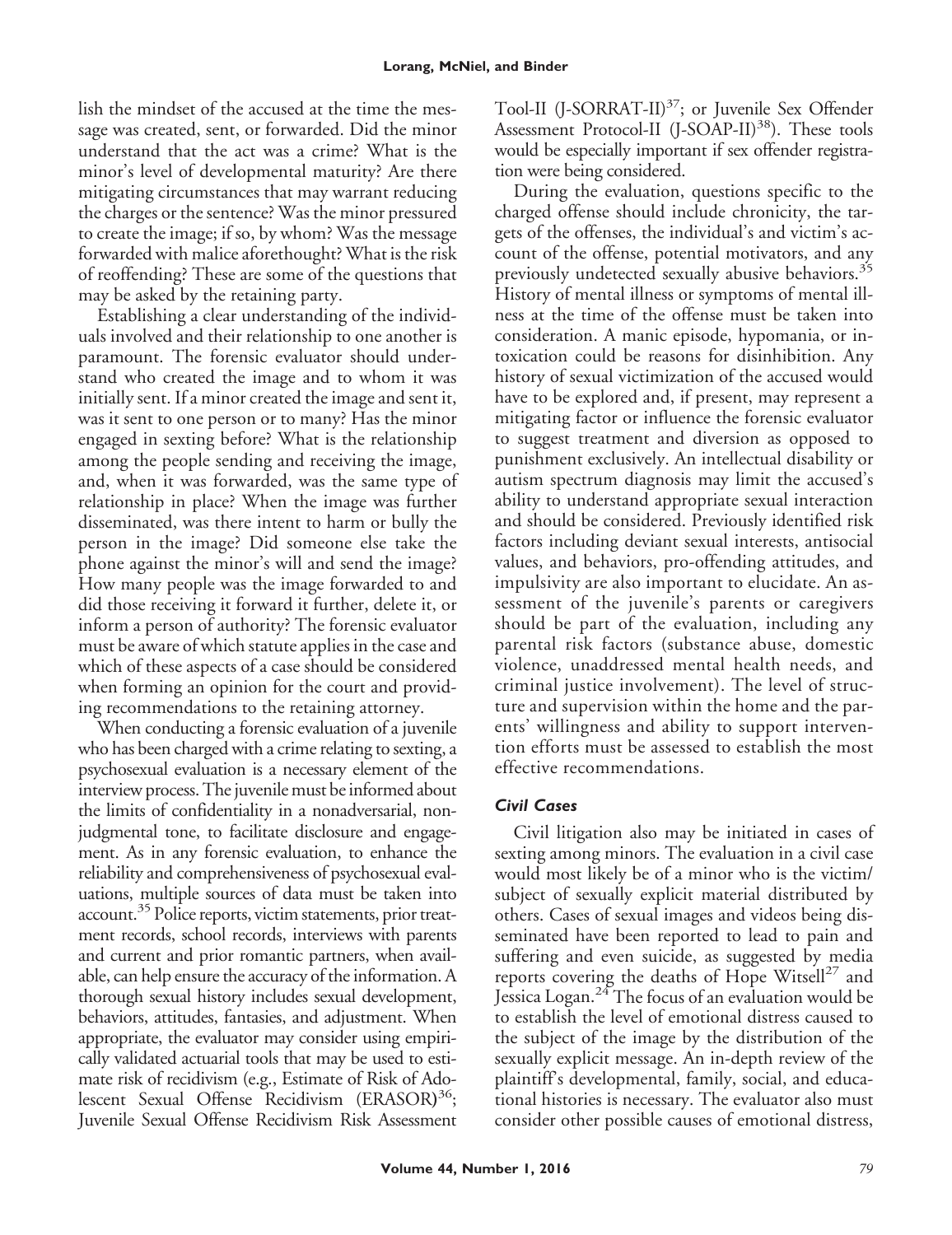preexisting stressors, and symptoms or the possibility that distribution of the image did not cause harm. The plaintiff may have engaged in sharing a sexual image voluntarily, as opposed to involuntarily or unknowingly, and the level of volition can influence severity of distress or introduce some culpability of the plaintiffs in their own distress. The appropriate type and length of treatment indicated to address the emotional damage is important to determine. The family structure of the plaintiff may influence whether family therapy, individual therapy, medications, other interventions are recommended.

The forensic evaluator may be retained by the plaintiff's attorney or by the defense attorney. If the case involves another adolescent, it may be important to determine the developmental maturity of the defendant as well as the plaintiff. If there is a significant age, maturity level, or power differential between the plaintiff and the defendant, it may be advisable to use a forensic interview structure intended for children who are the victims of sexual abuse. Evaluation of nonverbal cues, allowing the plaintiff to set the pace, encouraging the plaintiff to make a drawing of the photograph, or using alternate forms of communication may be important.

Some cases may involve a school district or school officials in contrast to the minor who disseminated the message. In these cases, the evaluator may be asked to address questions of liability and determine whether the emotional distress could have been prevented or minimized. Understanding a school's policies and procedures for handling these types of questions and determining whether the school followed its own policies is relevant for such an evaluation. Did the school contact the police or parents when it became aware of the sexting? Had the school implemented effective educational programs targeted at preventing sexting and informing students of the legal implications of sexting, including mention of laws addressing creation and distribution of child pornography? Did the school have available mental health providers who are trained at screening for risk of self-harm and dangerousness to others? Children who are bullied at school can be at increased risk of harming themselves and of harming the students by whom they have been bullied. Did the school attempt to intervene to reduce risk? Were the school mental health providers aware of the legal and ethicsrelated requirements for informing the child's caregivers and appropriate actions to protect against harm to self or others? A forensic evaluator with a background in standards for mental health services within secondary schools would be most appropriate to provide an opinion to the court on these matters.

## **Conclusion**

In this article, we have summarized recent data concerning the prevalence of sexting by adolescents. Sexting by minors has led to both criminal and civil legal charges, and has been the subject of legislative action in several states. Forensic mental health professionals, especially those with child and adolescent training, are likely to become more involved in these cases, as cell phone use by minors continues to increase. Further research into effective forms and implementation of education for minors about sexting may help decrease the number of minors involved in legal sequelae. Investigation into effective forms of treatment for minors with emotional damage caused by sexting would help inform the forensic mental health professional about the best treatment recommendations. Such investigations would allow professionals to make better recommendations to school boards and educators on how to prevent sexting and decrease the emotional distress and safety risk to victims. It would also allow professionals a researchbased approach to get involved in advocacy for legal change and could guide professionals in when to support implementation of focused treatment and prevention, as opposed to penalties.

Another area for further study would be to examine how child pornography laws are being applied to adults in possession of a text message with a sexually explicit image of a minor. As discussed above, there are multiple examples of young adults being given harsh sentences that include registering as sex offenders when they were not significantly older than the subject in the text message. Forensic mental health professionals will have to stay up to date with legislative and judicial developments that distinguish between child pornography and sexting involving a young adult or minor in a consensual relationship with a minor of a similar developmental stage.

#### **References**

- 1. Korenis P, Villick SB: Forensic implications: adolescent sexting and cyberbullying. Psychiatr Q 85:97–101, 2014
- 2. Lenhart A: Teens and sexting. Washington, DC: Pew Research Center, 2009. Available at [http://www.pewinternet.org/2009/12/](http://www.pewinternet.org/2009/12/15/teens-and-sexting/) [15/teens-and-sexting/](http://www.pewinternet.org/2009/12/15/teens-and-sexting/) Accessed June 24, 2014